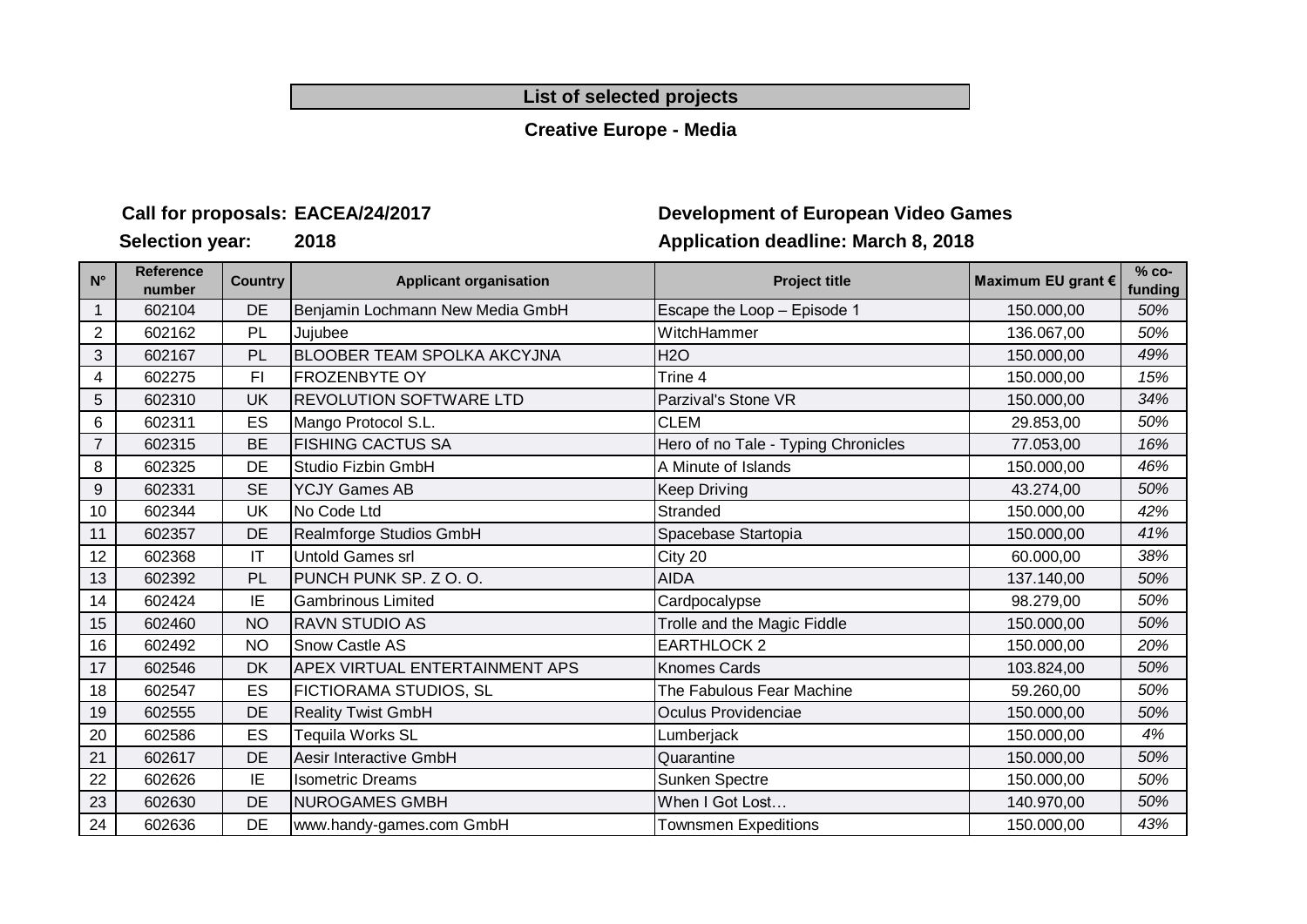| 25 | 602665 | SЕ | IZOINK AB            | <b>Roll Them Bones</b>    | 150.000,00 | 48% |
|----|--------|----|----------------------|---------------------------|------------|-----|
| 26 | 602700 | DK | Kong Orange          | <b>Vokabulantis</b>       | 150.000,00 | 48% |
| 27 | 602706 | ΙE | Simteractive Limited | Designer Life             | 150.000,00 | 50% |
| 28 | 602711 | NO | Agens AS             | The Three Little Pigs     | 85.000,00  | 50% |
| 29 | 602717 | FR | <b>IPIRANAKING</b>   | <b>IDERBY'S NIGHTMARE</b> | 150.000,00 | 50% |
| 30 | 602733 | FR | The Pixel Hunt       | The Wreck                 | 49.000,00  | 49% |

**3.719.720,00**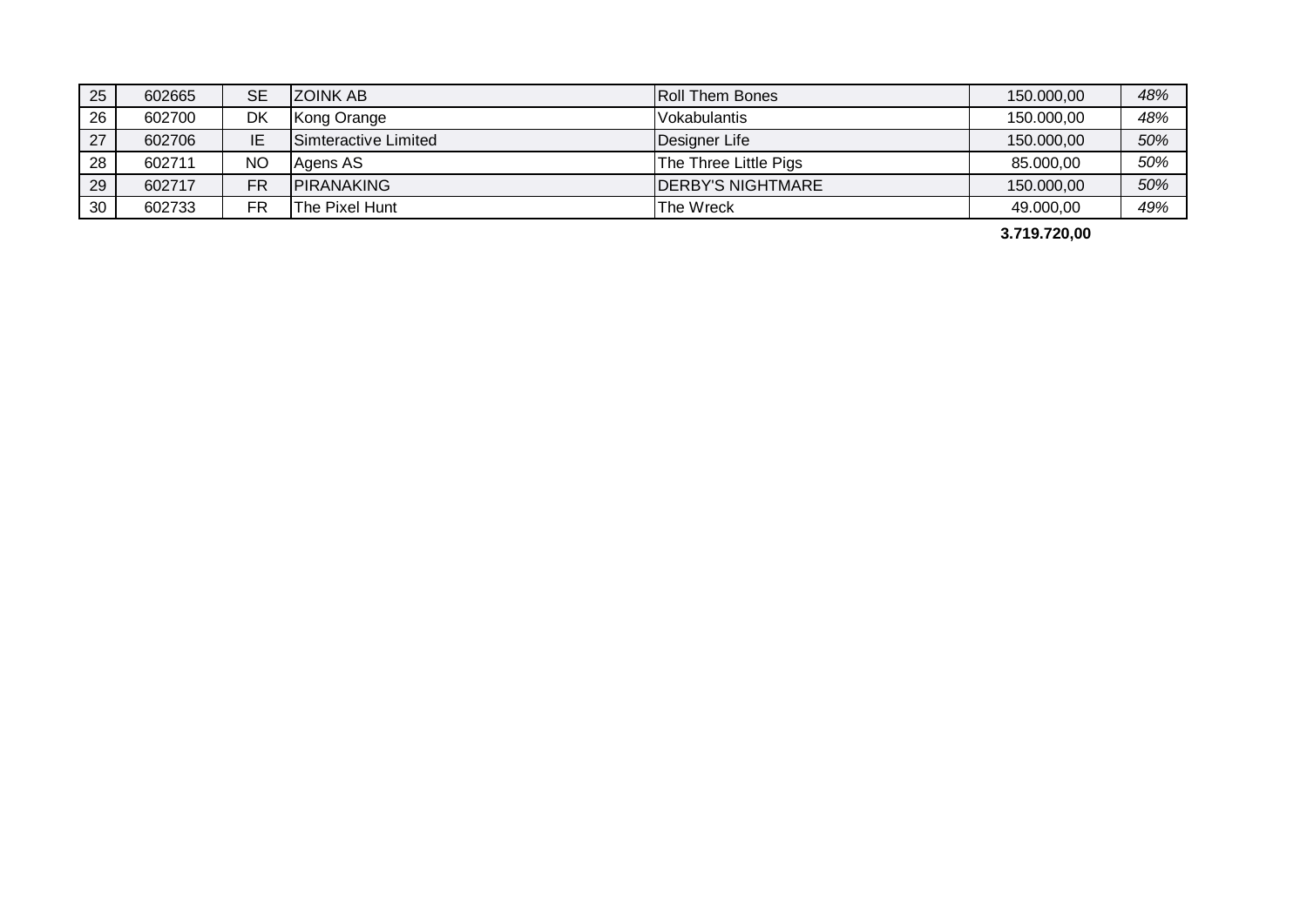# **Development of European Video Games Call for proposals EACEA/24/2017 - deadline March 8, 2018 Creative Europe MEDIA - Applications by country**

| <b>Action Code</b> | <b>Round of</b><br><b>Selection</b> | <b>Applicant country</b>                 | <b>Country</b><br>code | <b>Applications</b><br>received | <b>Applications</b><br>proposed for<br>funding | <b>Success</b><br>rate |
|--------------------|-------------------------------------|------------------------------------------|------------------------|---------------------------------|------------------------------------------------|------------------------|
| <b>DEVVG</b>       | $\mathbf{1}$                        | Bosnia and Herzegovina                   | <b>BA</b>              | $\mathbf{1}$                    |                                                |                        |
| <b>DEVVG</b>       | 1                                   | Belgium                                  | <b>BF</b>              | 3                               | 1                                              | 33%                    |
| <b>DEVVG</b>       | $\mathbf{1}$                        | <b>Bulgaria</b>                          | <b>BG</b>              | 3                               |                                                |                        |
| <b>DEVVG</b>       | 1                                   | Germany                                  | DE                     | 17                              | $\overline{7}$                                 | 41%                    |
| <b>DEVVG</b>       | $\mathbf{1}$                        | Denmark                                  | <b>DK</b>              | 6                               | $\overline{2}$                                 | 33%                    |
| <b>DEVVG</b>       | 1                                   | Spain                                    | ES                     | 14                              | 3                                              | 21%                    |
| <b>DEVVG</b>       | $\mathbf 1$                         | Finland                                  | FI.                    | $\overline{9}$                  | $\mathbf{1}$                                   | 11%                    |
| <b>DEVVG</b>       | 1                                   | France                                   | <b>FR</b>              | 9                               | $\overline{2}$                                 | 22%                    |
| <b>DEVVG</b>       | $\mathbf{1}$                        | Croatia                                  | <b>HR</b>              | $\mathbf{1}$                    |                                                |                        |
| <b>DEVVG</b>       | 1                                   | Hungary                                  | HU                     | $\mathbf{1}$                    |                                                |                        |
| <b>DEVVG</b>       | $\mathbf{1}$                        | Ireland                                  | IE                     | 5                               | 3                                              | 60%                    |
| <b>DEVVG</b>       | 1                                   | Iceland                                  | IS                     | $\mathbf{1}$                    |                                                |                        |
| <b>DEVVG</b>       | $\mathbf{1}$                        | Italy                                    | IT                     | $\overline{7}$                  | $\mathbf{1}$                                   | 14%                    |
| <b>DEVVG</b>       | 1                                   | Lithuania                                | <b>LT</b>              | 3                               |                                                |                        |
| <b>DEVVG</b>       | $\mathbf{1}$                        | former Yugoslav<br>Republic of Macedonia | <b>MK</b>              | $\mathbf{1}$                    |                                                |                        |
| <b>DEVVG</b>       | 1                                   | Netherlands                              | NL                     | 5                               |                                                |                        |
| <b>DEVVG</b>       | $\mathbf{1}$                        | Norway                                   | <b>NO</b>              | 5                               | 3                                              | 60%                    |
| <b>DEVVG</b>       | 1                                   | Poland                                   | <b>PL</b>              | 10                              | 3                                              | 30%                    |
| <b>DEVVG</b>       | $\mathbf{1}$                        | Portugal                                 | PT                     | $\mathbf{1}$                    |                                                |                        |
| <b>DEVVG</b>       | 1                                   | Romania                                  | <b>RO</b>              | $\overline{2}$                  |                                                |                        |
| <b>DEVVG</b>       | $\mathbf{1}$                        | Serbia                                   | <b>RS</b>              | $\overline{2}$                  |                                                |                        |
| <b>DEVVG</b>       | 1                                   | Sweden                                   | <b>SE</b>              | $\boldsymbol{9}$                | $\overline{2}$                                 | 22%                    |
| <b>DEVVG</b>       | 1                                   | Slovakia                                 | <b>SK</b>              | $\mathbf{1}$                    |                                                |                        |
| <b>DEVVG</b>       | 1                                   | United Kingdom                           | UK                     | 16                              | 2                                              | 13%                    |
|                    |                                     |                                          |                        | 132                             | 30                                             | 23%                    |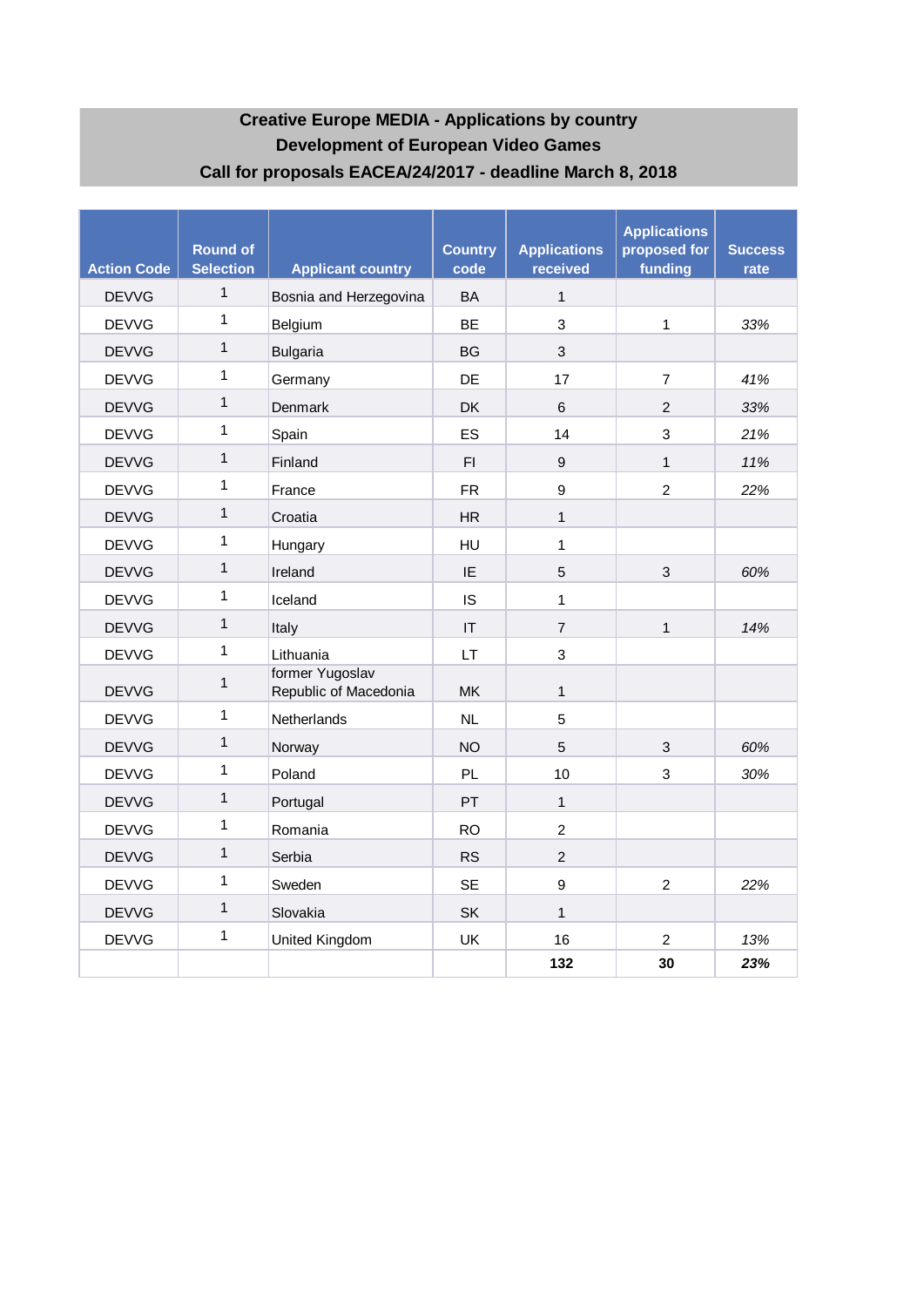#### **Creative Europe MEDIA - Applications by country**

#### **Development of European Video Games - Call for proposals EACEA/24/2017 - deadline March 8, 2018**



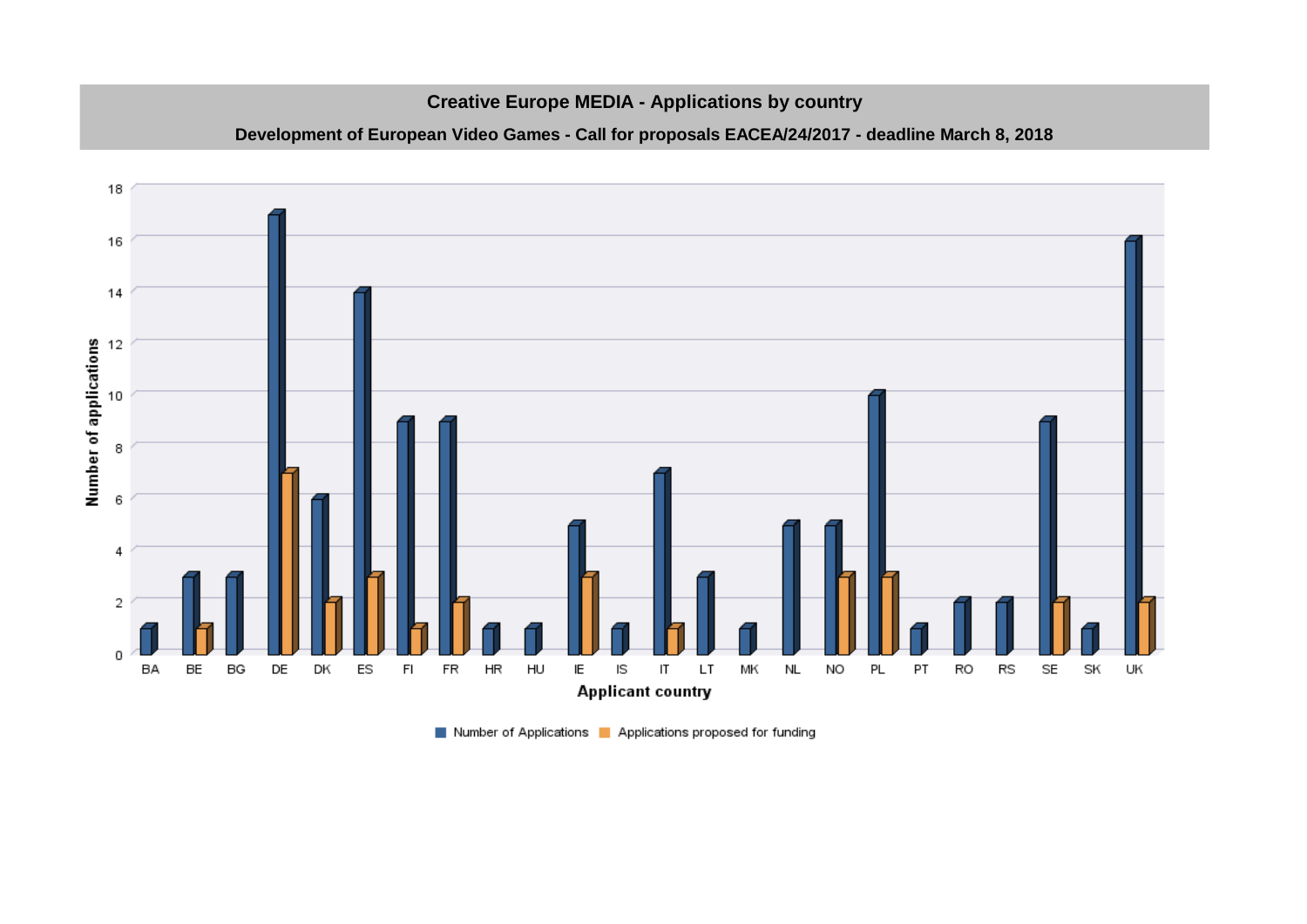# **Creative Europe MEDIA - Applications by country Development of European Video Games Call for proposals EACEA/24/2017 - deadline March 8, 2018**

| <b>Action Code</b> | <b>Application</b><br>round | <b>Applicant country</b>                 | <b>Country</b><br>code | <b>Grant</b><br>requested | <b>Grant awarded</b> | <b>Success</b><br>rate grant |
|--------------------|-----------------------------|------------------------------------------|------------------------|---------------------------|----------------------|------------------------------|
| <b>DEVVG</b>       | $\mathbf{1}$                | Bosnia and Herzegovina                   | <b>BA</b>              | 125.000,00                |                      |                              |
| <b>DEVVG</b>       | 1                           | Belgium                                  | <b>BE</b>              | 222.053,00                | 77.053,00            | 35%                          |
| <b>DEVVG</b>       | $\mathbf{1}$                | <b>Bulgaria</b>                          | <b>BG</b>              | 295.000,00                |                      |                              |
| <b>DEVVG</b>       | $\mathbf{1}$                | Germany                                  | DE                     | 2.193.217,00              | 1.040.970,00         | 47%                          |
| <b>DEVVG</b>       | $\mathbf{1}$                | <b>Denmark</b>                           | <b>DK</b>              | 730.148,00                | 253.824,00           | 35%                          |
| <b>DEVVG</b>       | 1                           | Spain                                    | ES                     | 1.387.670,00              | 239.113,00           | 17%                          |
| <b>DEVVG</b>       | $\mathbf{1}$                | Finland                                  | F1                     | 689.450,00                | 150.000,00           | 22%                          |
| <b>DEVVG</b>       | $\mathbf{1}$                | France                                   | <b>FR</b>              | 1.089.000,00              | 199.000,00           | 18%                          |
| <b>DEVVG</b>       | $\mathbf{1}$                | Croatia                                  | <b>HR</b>              | 150.000,00                |                      |                              |
| <b>DEVVG</b>       | $\mathbf{1}$                | Hungary                                  | HU                     | 120.000,00                |                      |                              |
| <b>DEVVG</b>       | $\mathbf{1}$                | Ireland                                  | IE                     | 483.643,00                | 398.279,00           | 82%                          |
| <b>DEVVG</b>       | $\mathbf{1}$                | Iceland                                  | IS                     | 150.000,00                |                      |                              |
| <b>DEVVG</b>       | $\mathbf{1}$                | Italy                                    | IT                     | 812.004,00                | 60.000,00            | 7%                           |
| <b>DEVVG</b>       | $\mathbf{1}$                | Lithuania                                | LT                     | 170.529,00                |                      |                              |
| <b>DEVVG</b>       | 1                           | former Yugoslav Republic<br>of Macedonia | <b>MK</b>              | 125.000,00                |                      |                              |
| <b>DEVVG</b>       | 1                           | Netherlands                              | NL                     | 532.296,00                |                      |                              |
| <b>DEVVG</b>       | 1                           | Norway                                   | <b>NO</b>              | 655.000,00                | 385.000,00           | 59%                          |
| <b>DEVVG</b>       | $\mathbf{1}$                | Poland                                   | PL                     | 1.395.470,00              | 423.207,00           | 30%                          |
| <b>DEVVG</b>       | 1                           | Portugal                                 | PT                     | 148.000,00                |                      |                              |
| <b>DEVVG</b>       | $\mathbf{1}$                | Romania                                  | <b>RO</b>              | 160.000,00                |                      |                              |
| <b>DEVVG</b>       | 1                           | Serbia                                   | <b>RS</b>              | 179.120,00                |                      |                              |
| <b>DEVVG</b>       | 1                           | Sweden                                   | <b>SE</b>              | 731.645,00                | 193.274,00           | 26%                          |
| <b>DEVVG</b>       | $\mathbf{1}$                | Slovakia                                 | SK                     | 74.000,00                 |                      |                              |
| <b>DEVVG</b>       | 1                           | United Kingdom                           | UK                     | 1.896.515,00              | 300.000,00           | 16%                          |
|                    |                             |                                          |                        | 14.514.760,00             | 3.719.720,00         | 26%                          |